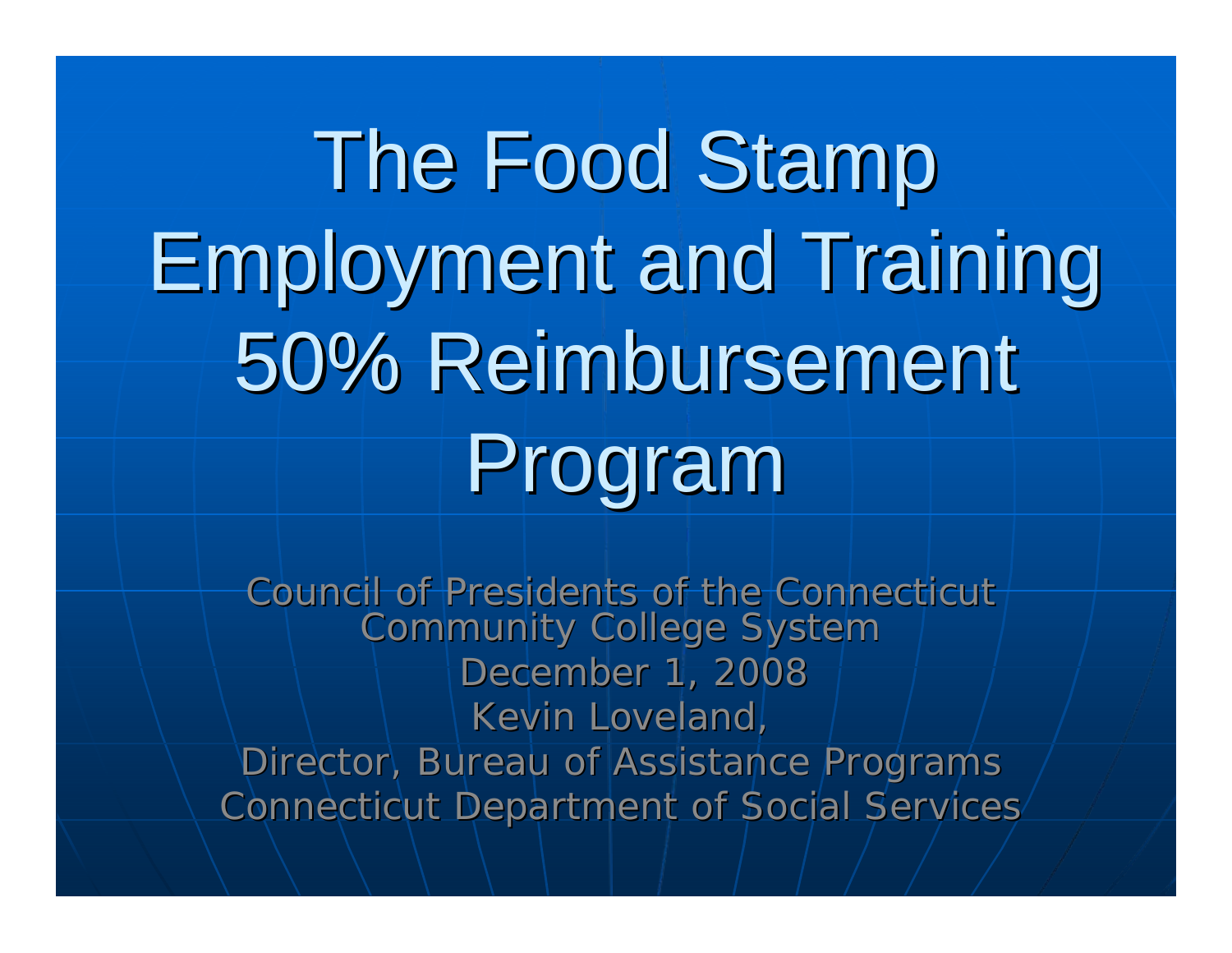FS E&T Reimbursement Program **Background** 

**Food Stamp Employment and Food Stamp Employment and** Training Program created by 1985 Food Security Act

**Purpose is to help FS recipients not** receiving TANF to gain work skills and become employed and become employed

**Allowable activities include job** search/job readiness, training, education and work experience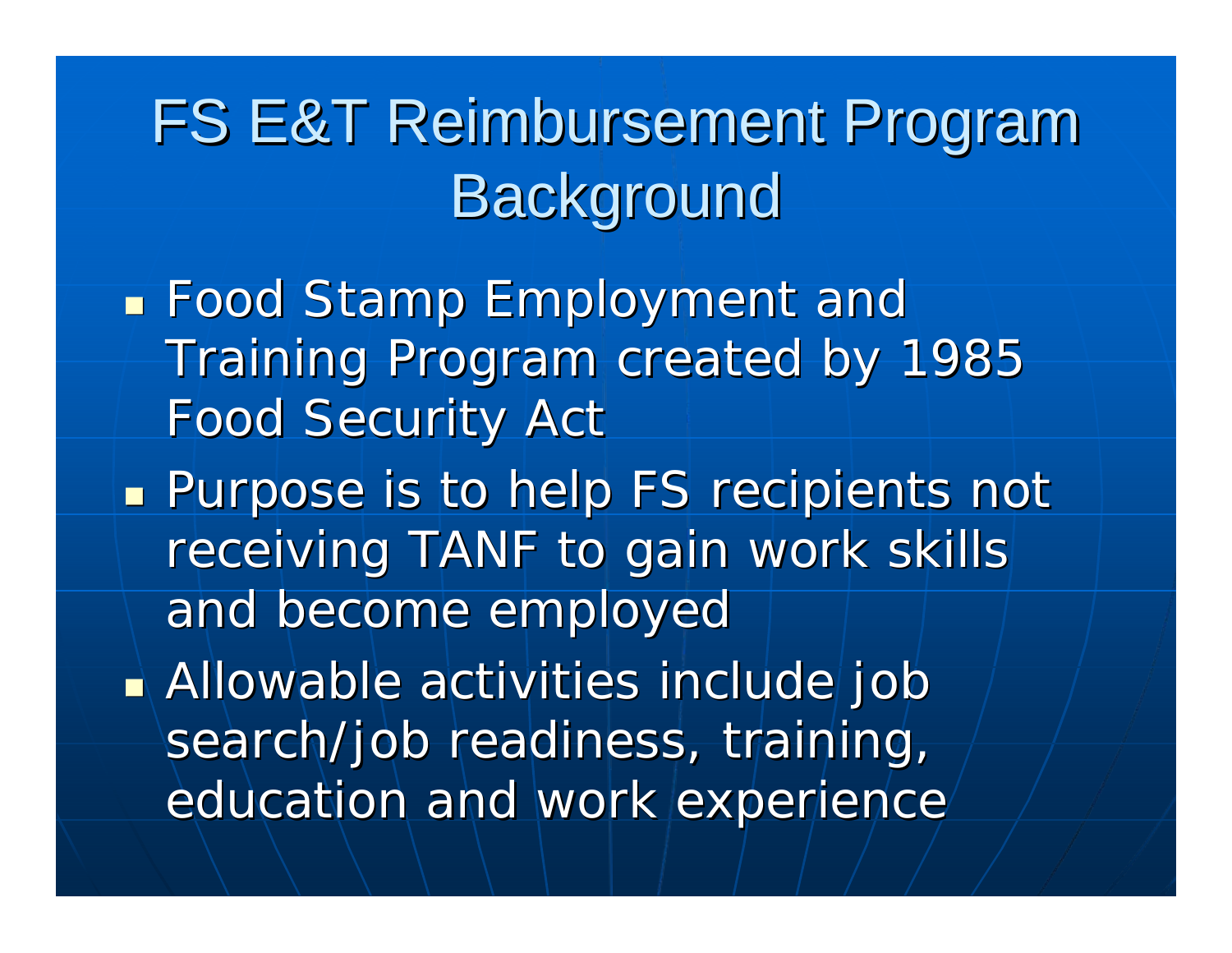FS E&T Reimbursement Program Background  $\blacksquare$  Two Types of Funding under FS E&T in

Connecticut

 $\mathbb{Z}^2$ 

- $\mathbb{R}^2$  $\blacksquare$  100% Federal Funding – Each state allocated a portion based on number of Able-Bodied Adults Without Dependents (ABAWDs) in state's program  $\mathbb{R}^2$  $\blacksquare$  Connecticut receiving \$557,000 in 100%  $\blacksquare$ funds for FFY 09  $\mathbb{R}^2$  $\blacksquare$  CT has operated program for years  $\blacksquare$  $-$ has $^{\prime}$ four contactors serving Hartford, New Haven, Bridgeport and Stamford-Norwalk
	- areas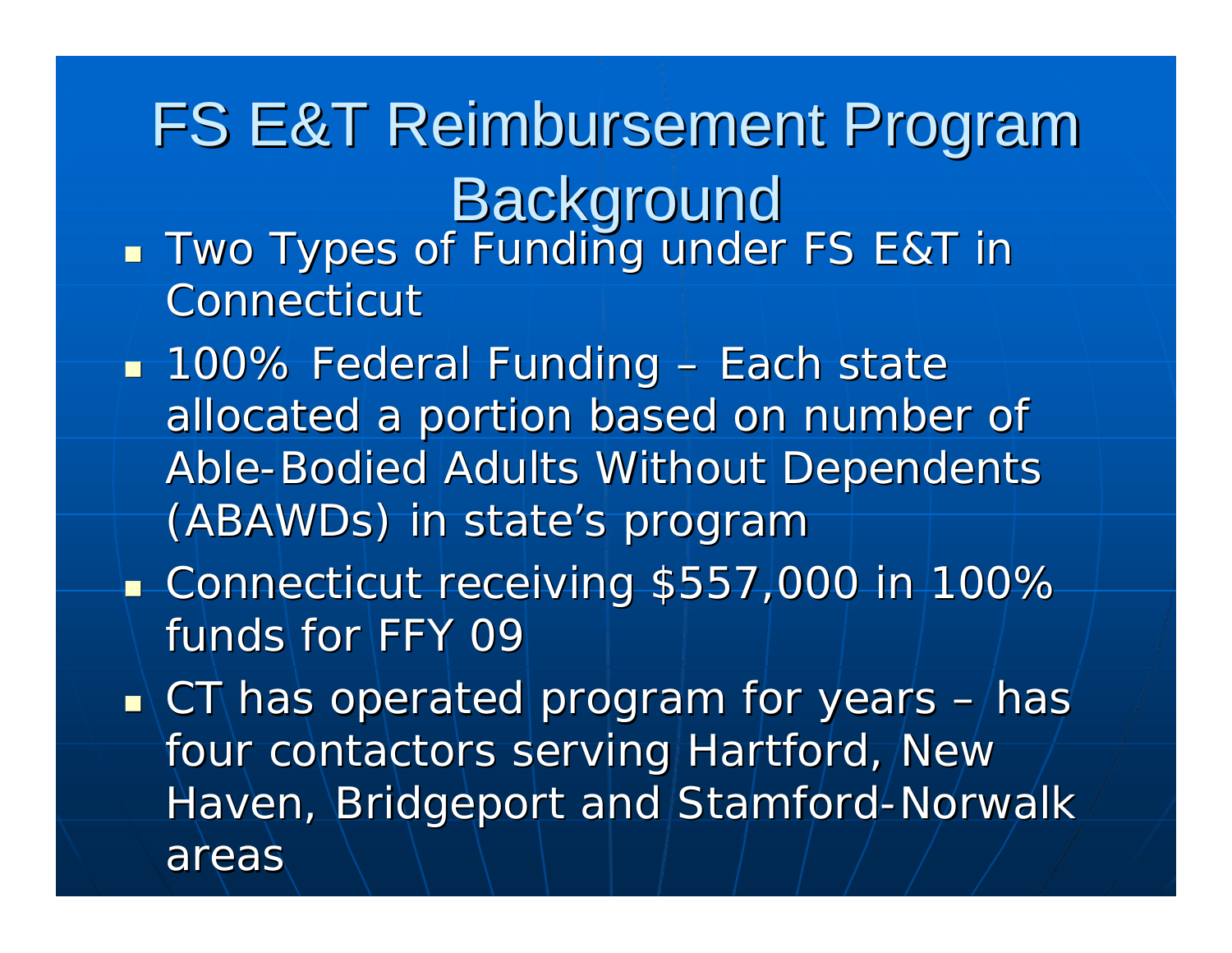FS E&T Reimbursement Program **Background 50% Reimbursement Program State reimbursed 50% of non State reimbursed 50% of non**  federal, non-matching funds expended on eligible employment and training activities for FS recipients who do not receive TFA  $\blacksquare$  Connecticut expended a small amount from FS Training Expense line item of approximately \$25,000 for work expenses not eligible under 100% rules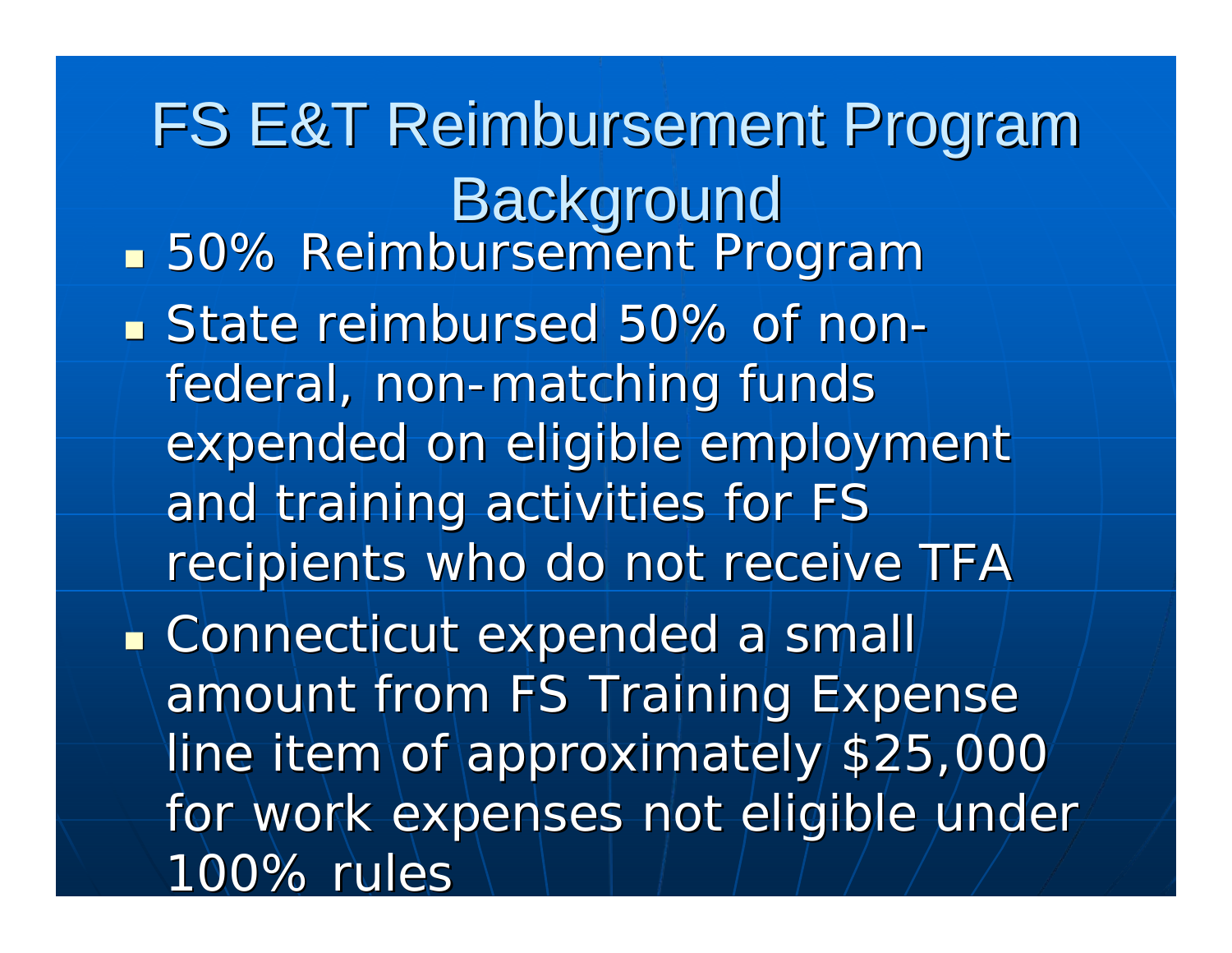FS E&T Reimbursement Program Expanded Use in Connecticut Expanded Use in Connecticut у. **In late 2006 representatives of Casey** Foundation began promoting expanded Foundation began promoting expanded use of 50% reimbursement program using existing funding streams supporting E&T for FS recipients besides DSS appropriation  $\textcolor{red}{\bullet}$  DSS began discussions with Capital $\dag$ Community College regarding a pilot program

a.  $\blacksquare$  Community College expenditures on workforce training programs would be used to qualify for 50% reimbursement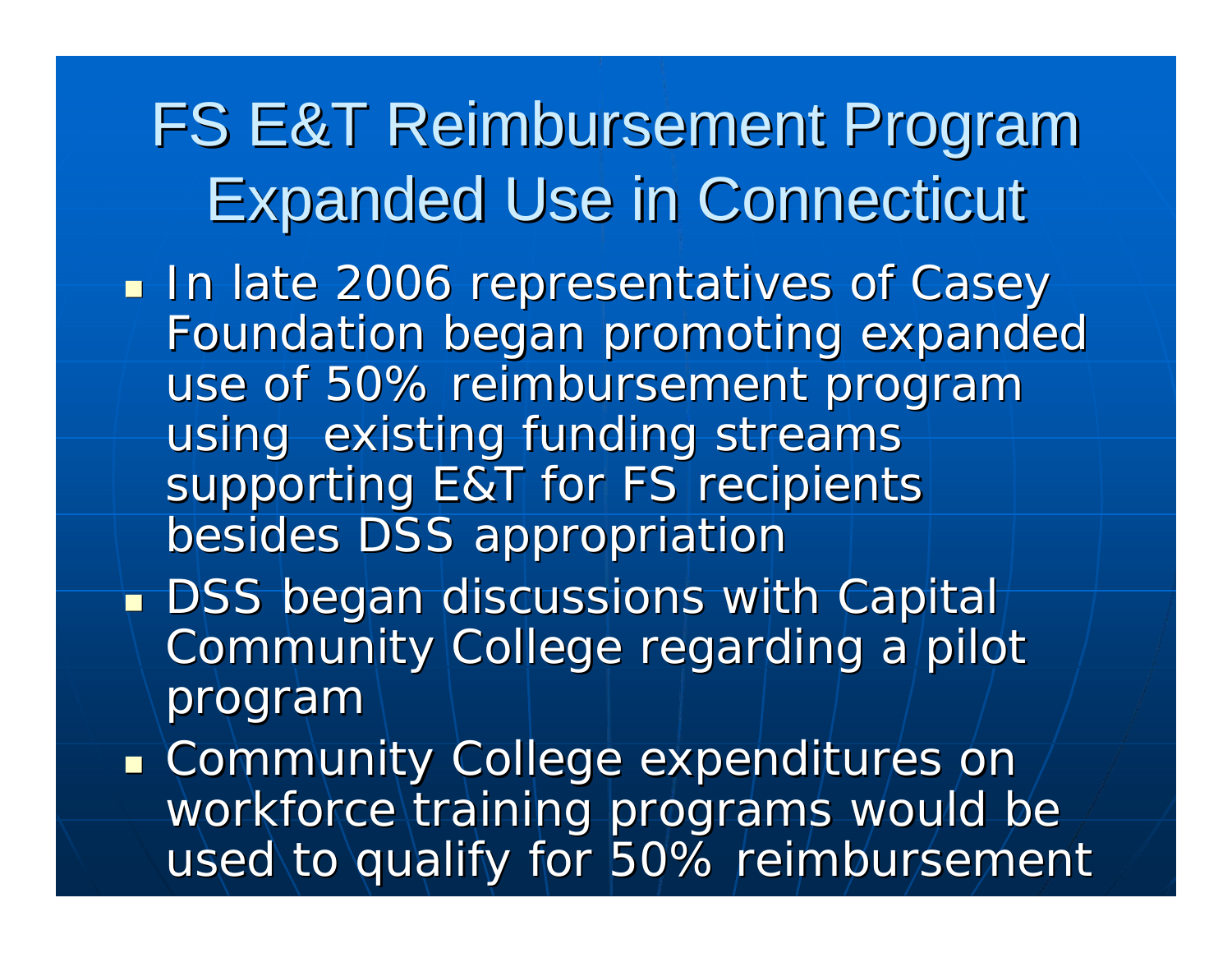FS E&T Reimbursement Program Expanded Use in Connecticut Expanded Use in Connecticut

- $\mathbb{Z}^2$ **Types of workforce training programs** include:
	- Certified Nurse Aid
	- Patient Care Technician
	- Customer Service/Retail
	- Hospitality Management
	- Manufacturing Basic Training
	- Medical Office Management
	- Small Business Management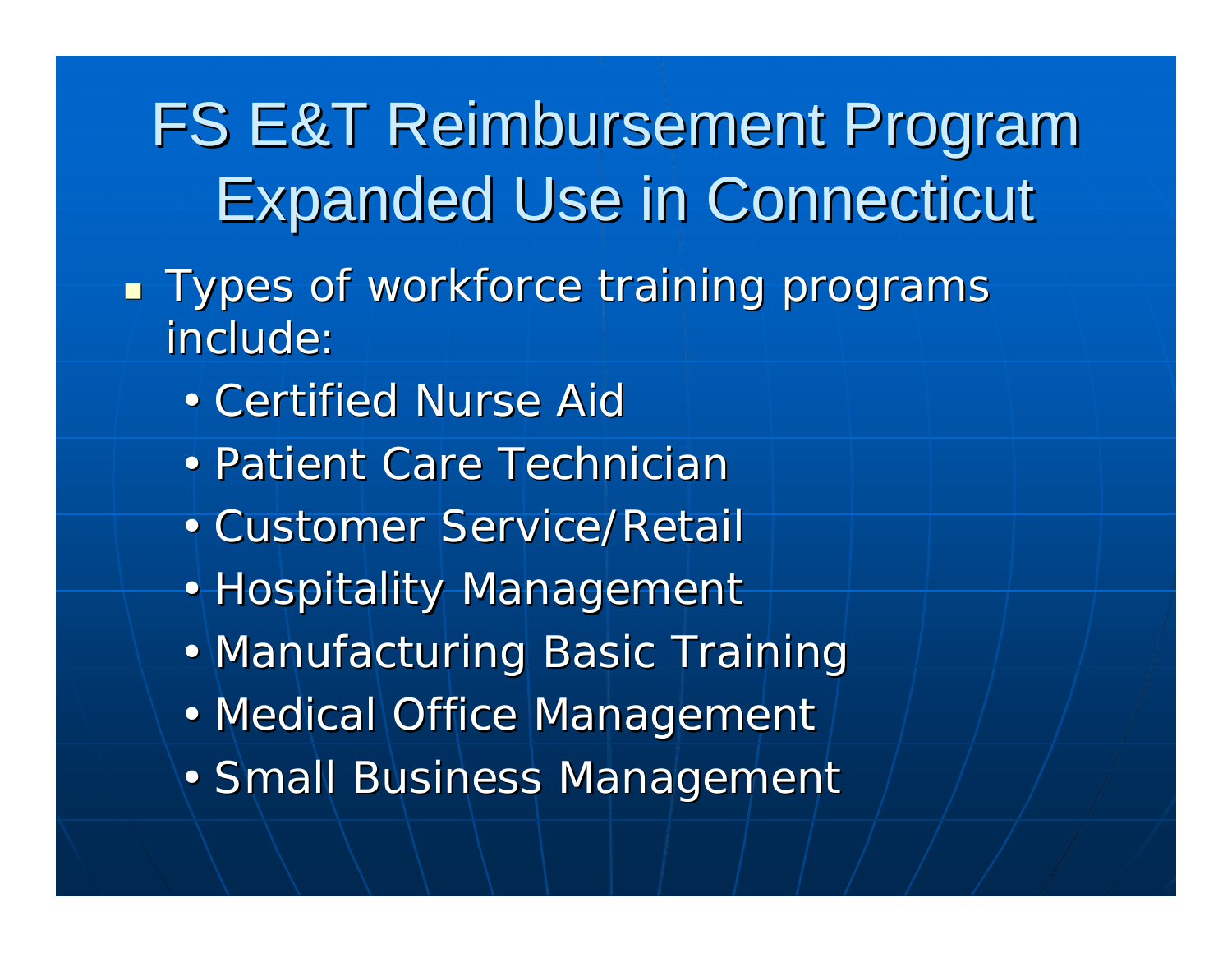FS E&T Reimbursement Program Expanded Use in Connecticut Expanded Use in Connecticut **Examputer Match of current students** identified about 200 FS recipients participating in these programs **CCC** identified total annual expenditures on these students of approximately \$870,000  $\blacksquare$  This upfront expenditure by the college qualifies for \$435,000 in FS E&T reimbursement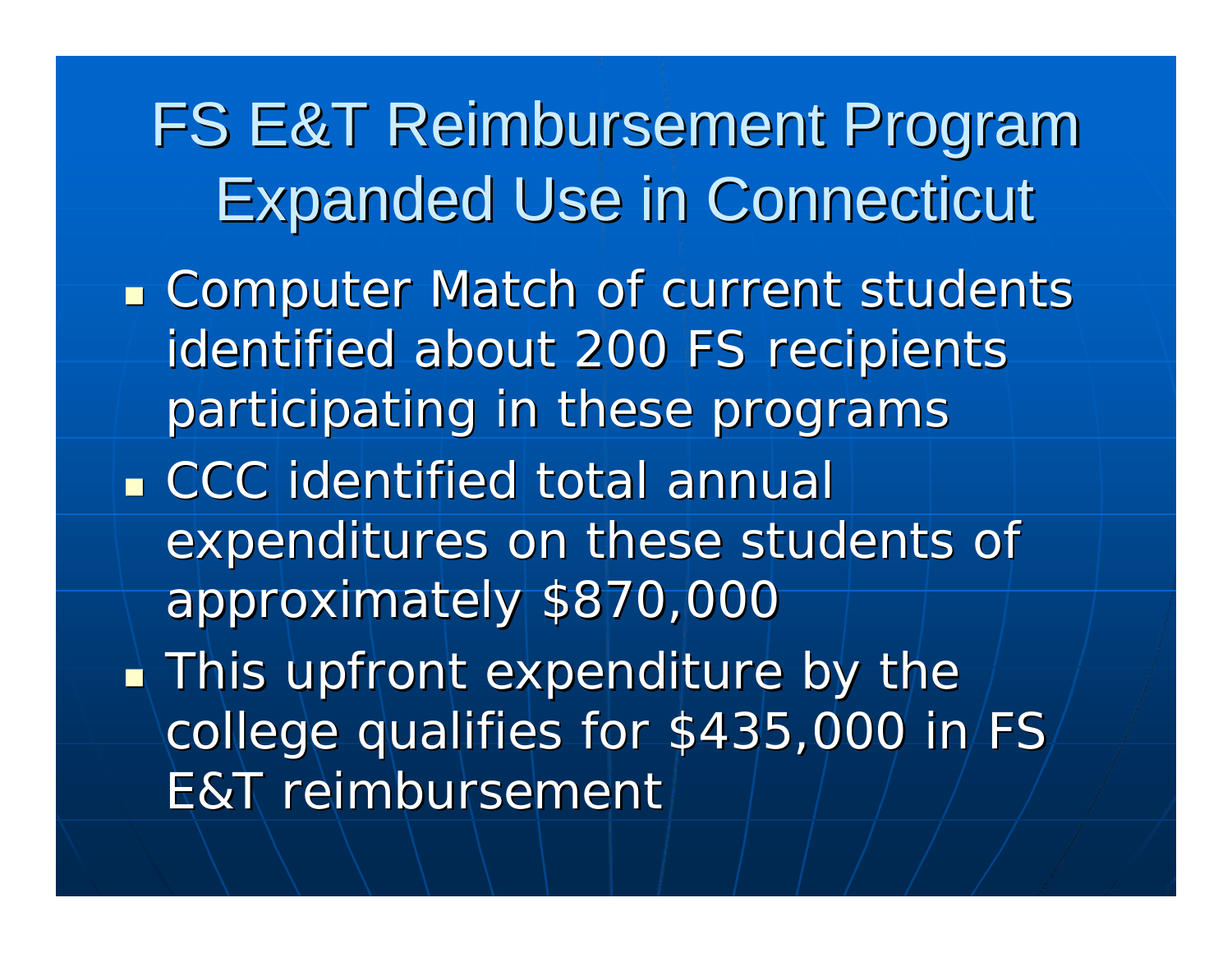## FS E&T Reimbursement Program Expanded Use in Connecticut Expanded Use in Connecticut

- In July 2008 DSS entered in Memorandum of Agreement to provide<br>up to \$435,000 in FS E&T<br>reimbursement annually to Capital<br>Community College
- . In addition to training CCC providing support programs, including Work<br>Readiness Training, Workplace ESOL,<br>Life Skills/Financial Literacy, Career<br>Planning, Pre and Post academic and<br>workplace readiness skills assessments,<br>Career Interest assessments, academic counseling, group and individual tutoring, career development center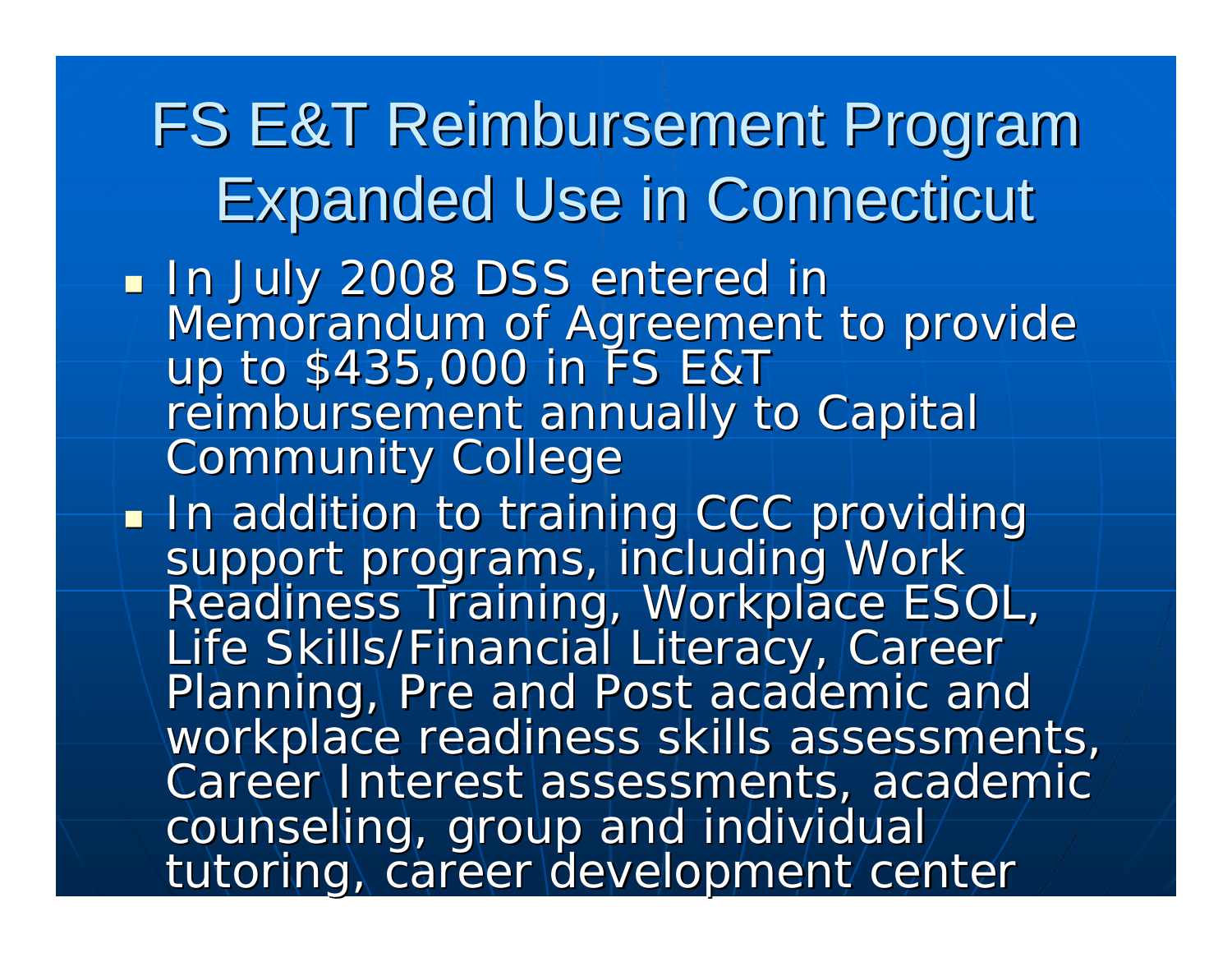FS E&T Reimbursement Program Expanded Use in Connecticut Expanded Use in Connecticut Capital Community College will use 50% reimbursement funds to provide<br>scholarships to reduce cost of tuition<br>for FS recipients **Not only will this make workforce** training more accessible for FS<br>recipients, it creates an incentive for students to enroll in FS to receive scholarship funds у. DSS is retaining 5% of reimbursements<br>| funds for our administrative costs a.  $\blacksquare$  FERPA requires release from student/ – affects data match process to identify<br>who are FS recipients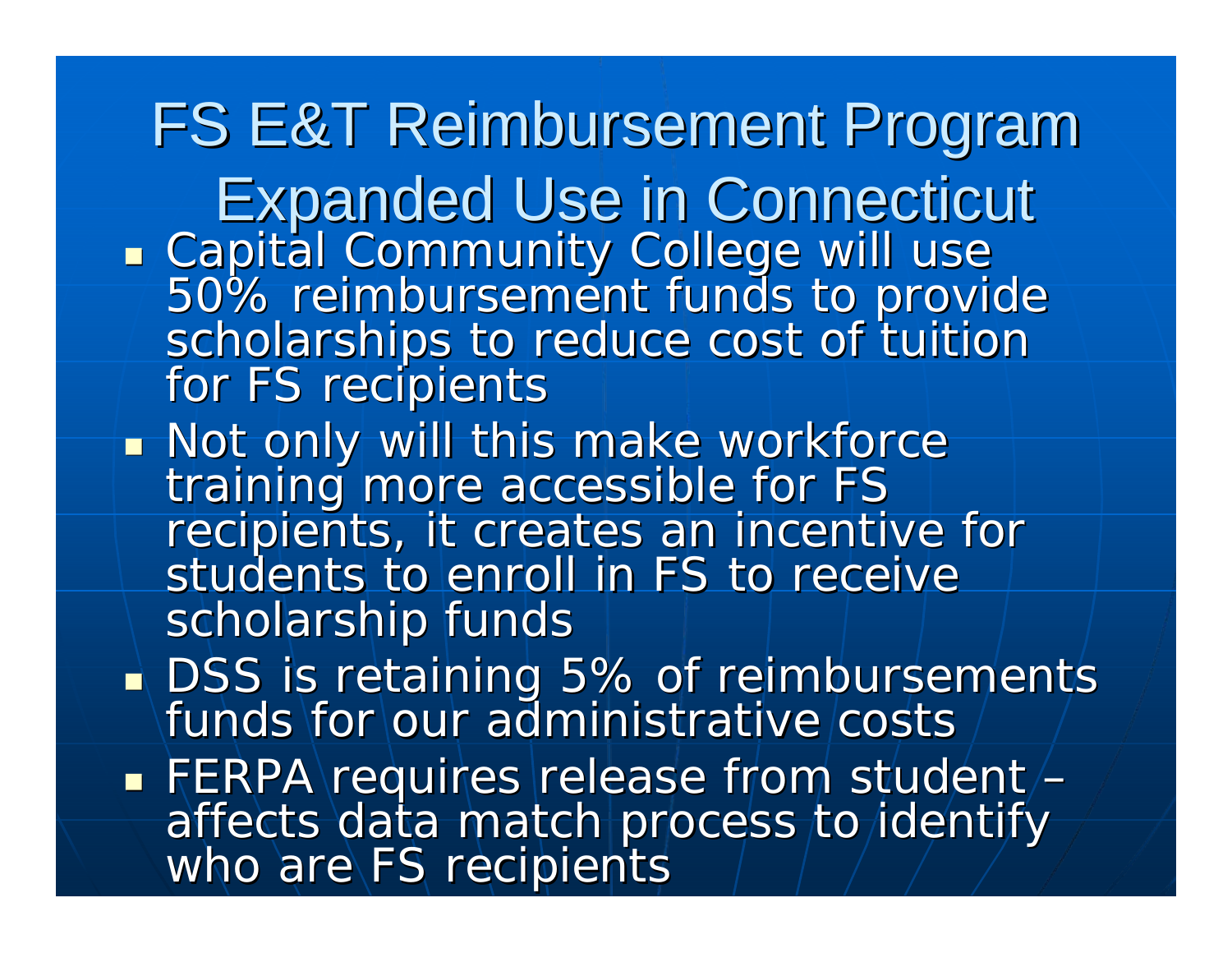- **Public Act 08-161 enacted during the** 2008 session of the General Assembly 2008 session of the General Assembly provides for further expansion of FS E&T in Connecticut effective 10/1/08 E&T in Connecticut effective 10/1/08
- **Authorizes in state statute the**  $\blacksquare$ operation of the FS E&T Program
- у.  $\blacksquare$  Links the program's future expansion to  $\blacksquare$ "Poverty Reduction Strategies" based on the recommendations of the Connecticut Child Poverty and Prevention Council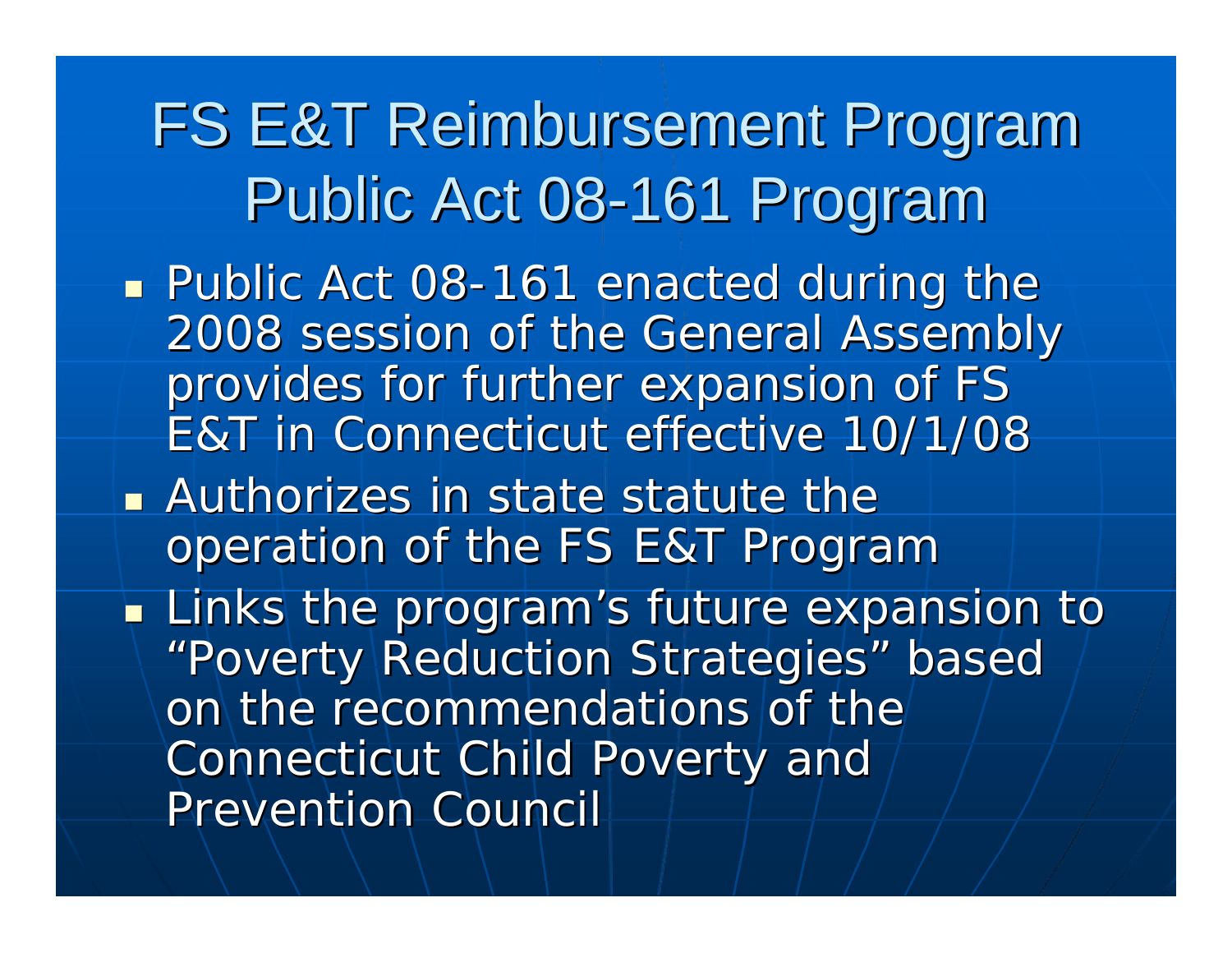FS E&T Reimbursement Program Public Act 08-161 Program **Poverty Reduction Strategies listed in** Act:

- $\bullet$  . • Job Search and Work Experience
- Education and Training; including adult basic education, high School equivalency preparation, adult literacy classes, vocational training and postsecondary education, payment of tuition
- Case Management and related services that improve employability
- Income safety net services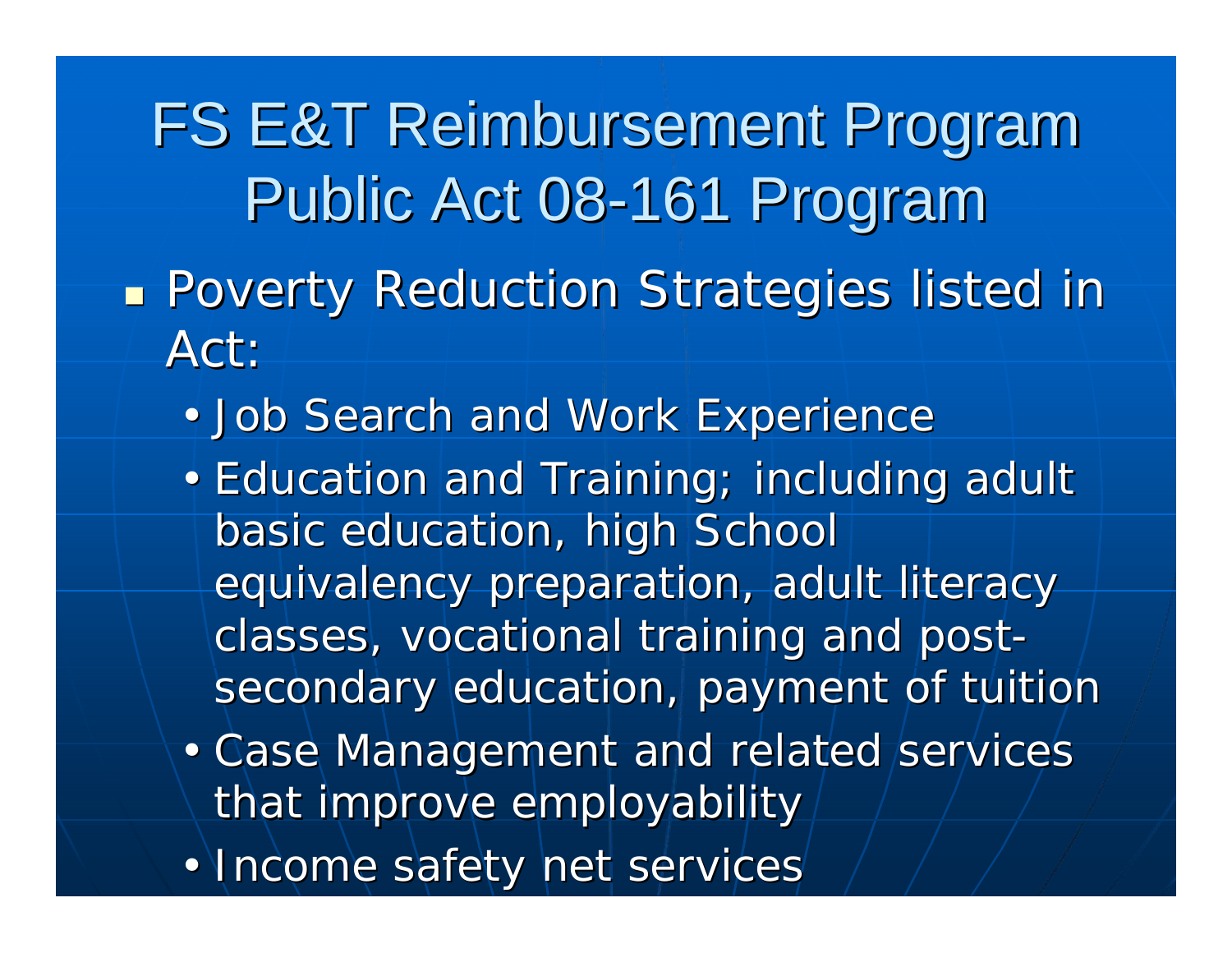- у. **Poverty Reduction Strategies listed in** Act:
	- Quality child care during work and training
	- Family Support
	- Reentry Programs
	- Services are to be based on best practices and aimed at reducing poverty or the risk of poverty for individuals and families living in high poverty census tracks and with income at or below 200% of FPL income at or below 200% of FPL
	- Target populations: Adolescent parents, older adolescents and young adults, low- income working families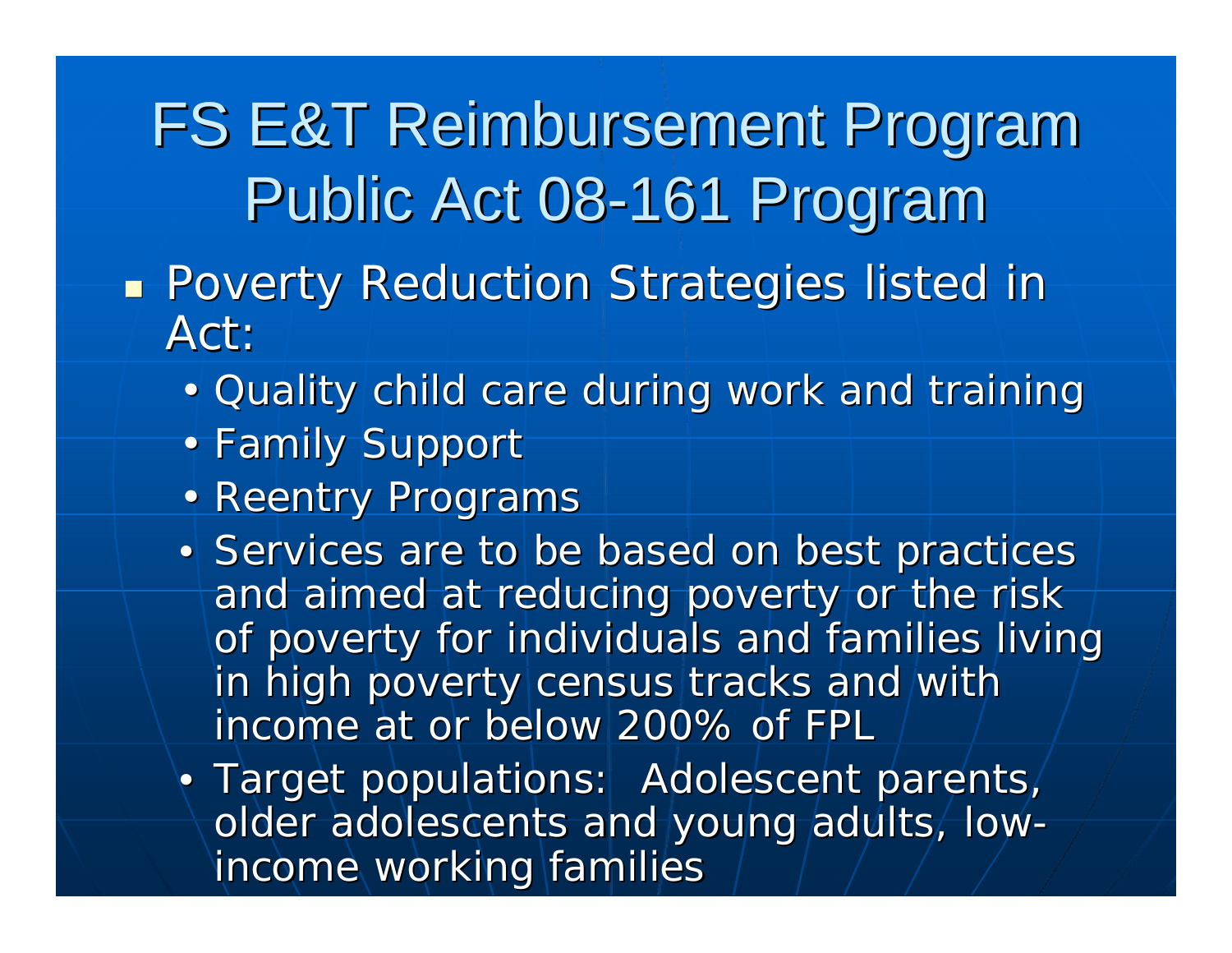FS E&T Reimbursement Program Public Act 08-161 Program у. **The Act provides for the establishment** of Food Stamp Employment and Training Community Collaboratives to implement the poverty reduction strategies

у. **• A FS E&T Community Collaborative is-**"a consortium of public and private providers, ..., to implement poverty/  $\,$ reduction strategies."

 $\blacksquare$  The collaborative must establish a governance structure, determine membership and establish a fiscal agent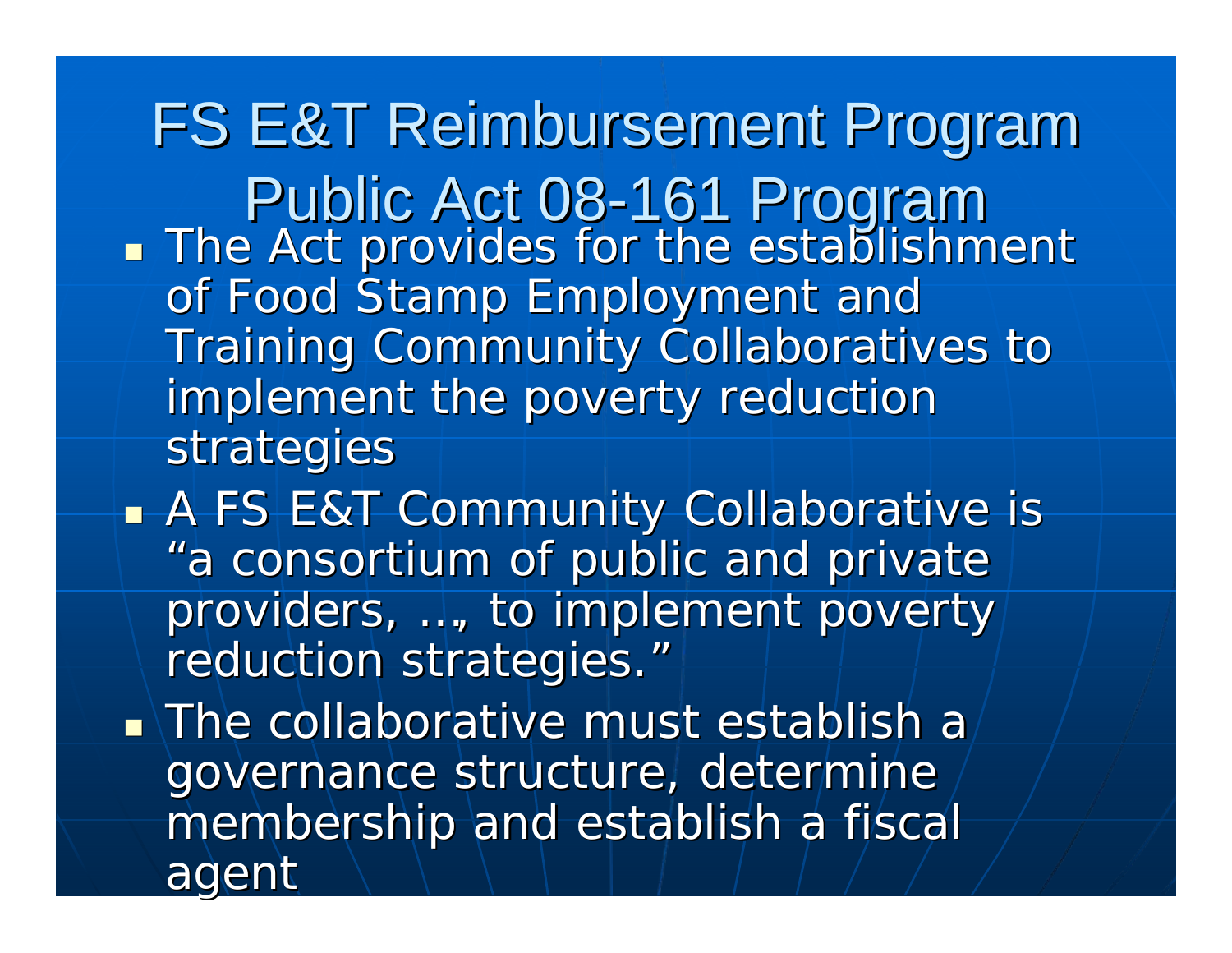FS E&T Reimbursement Program Public Act 08-161 Program **Example 20 Community collaborative shall** consist of at least five member entities representing institutions of higher education, regional workforce investment boards, social service nonprofit agencies, business associations, philanthropic organizations, municipalities, community action agencies or other community partners  $\blacksquare$  Majority of members must be E&T $\!/$ providers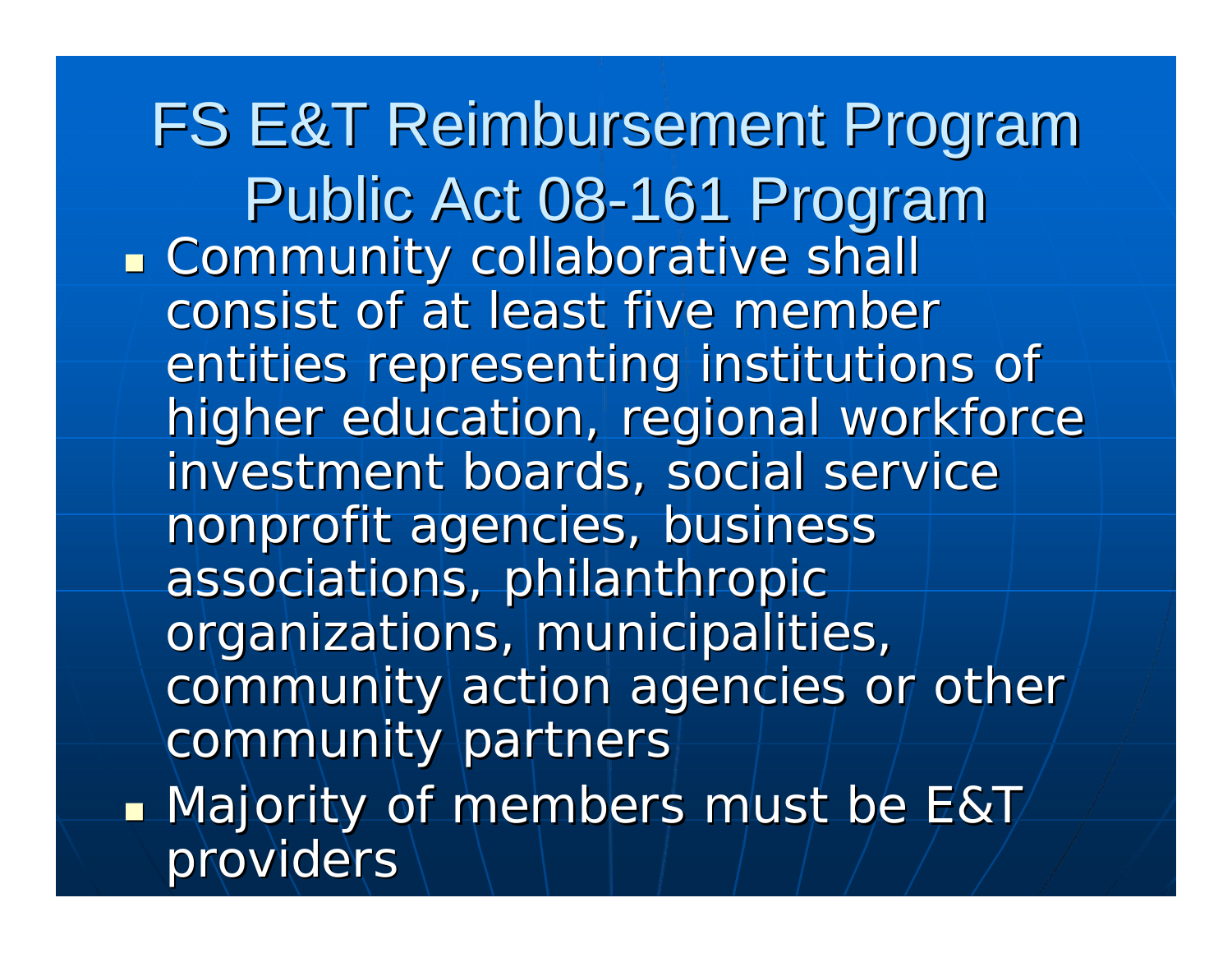у.  $\blacksquare$  DSS must give priority to Community  $\blacksquare$ Collaboratives when selecting providers to receive FS E&T reimbursement funds

**Community Collaborative must identify** its priorities for reducing child poverty in its municipality or region, how funds will be utilized, the community partners and resources to support poverty reduction, and its capacity to collect relevant data and measure outcomes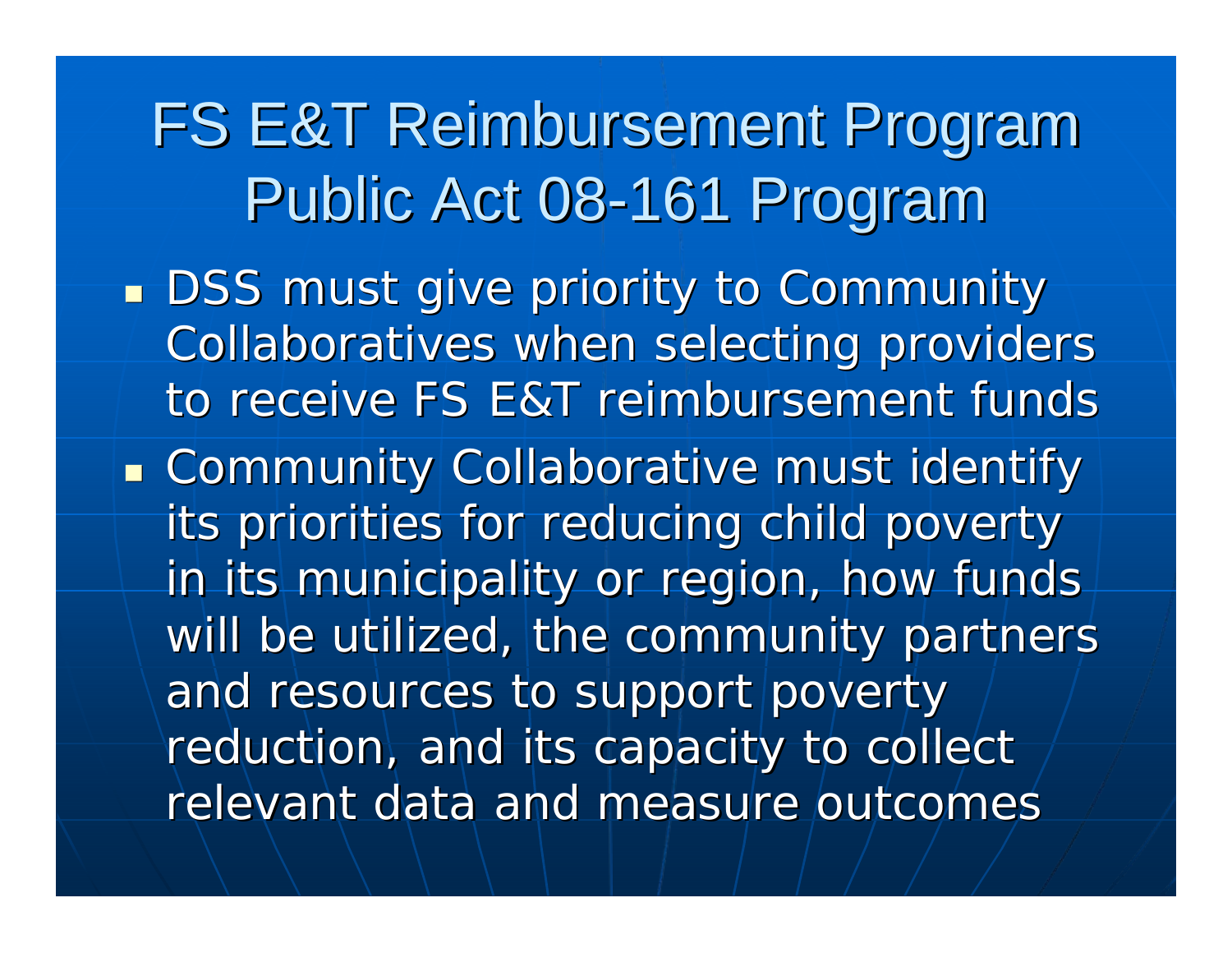- у. **E&T Providers in a Community** Collaborative will receive 75% of the FS E&T reimbursement funds (about 37.5% of initial expenditure) 37.5% of initial expenditure)
- у. **The Community Collaborative will** receive the other 25% of the FS E&T receive the other 25% of the FS E&T reimbursement for its poverty reduction strategies (approximately 12.5% of initial expenditure)
- a.  $\blacksquare$  DSS is allowed to take a portion of reimbursed funds to fund one position to administer the program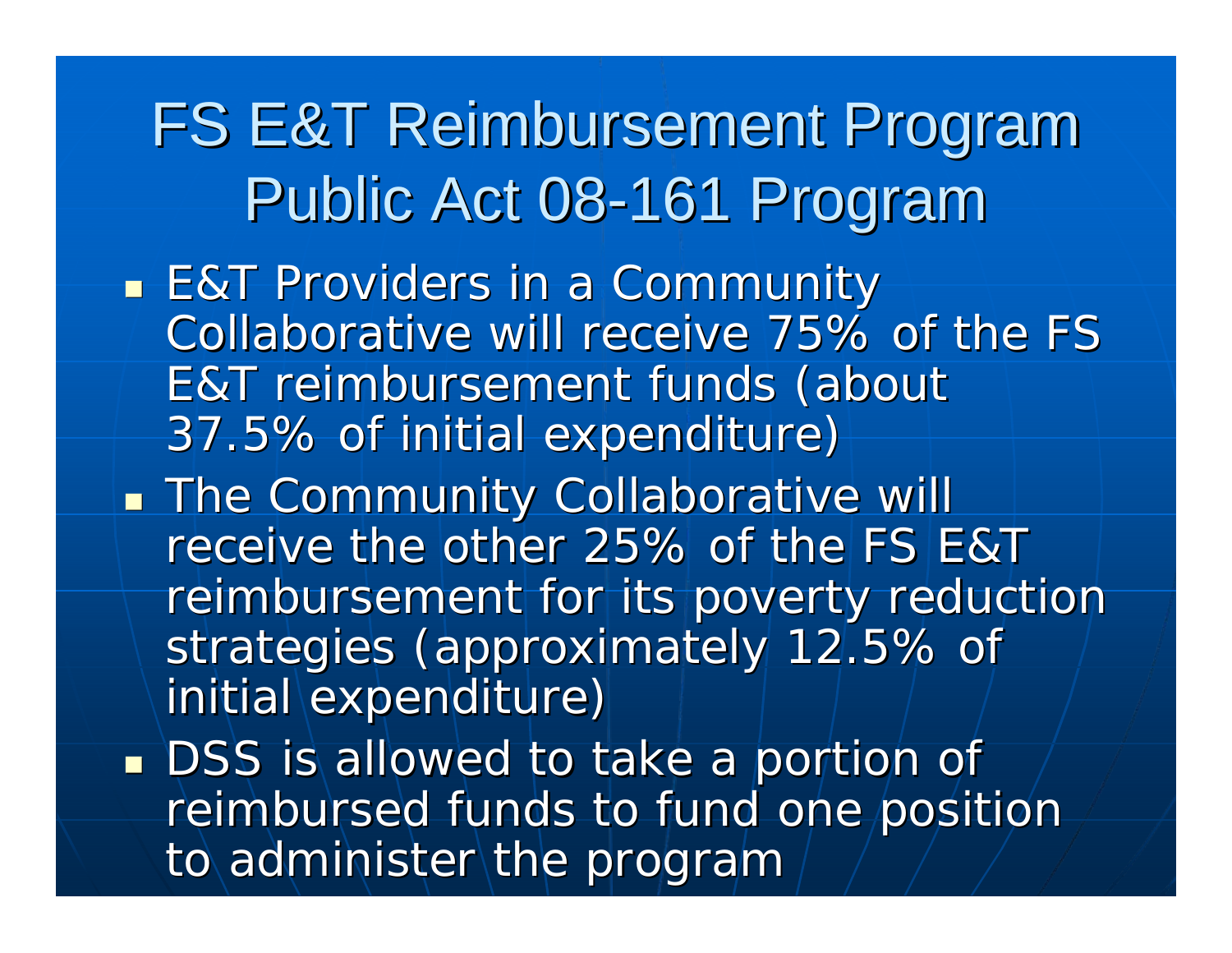FS E&T Reimbursement Program Public Act 08-161 Program DSS intends to issue a Request for Qualifications (RFQ) by mid-December 2008

**• Approximately three-month application window** 

- **Exammunity Collaboratives will have priority as and the Community Collaboratives will have priority as** provided in the Act
- **Non-Community Collaborative applicants must** wait until end of application period and will be funded after any Community Collaborative applicants applicants
- $\textcolor{orange}\blacksquare\setminus$  Only one Community Collaborative per  $\textcolor{orange}\lozenge$ community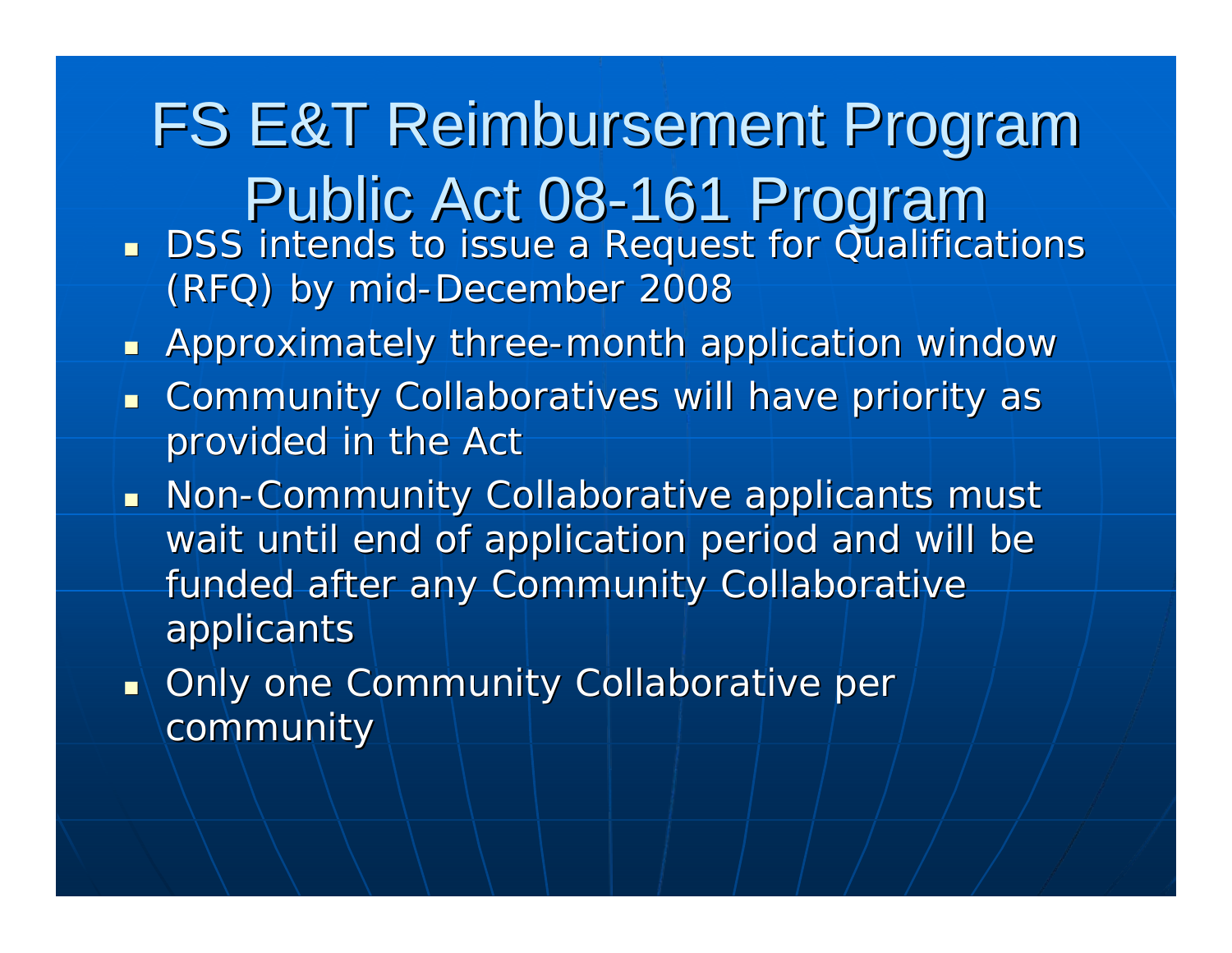FS E&T Reimbursement Program Public Act 08-161 Program **DSS has received approval to use \$1.5** million in 50% reimbursement funding<br>from USDA/FNS for FFY 09. Intend to increase request in subsequent years as program grows. • Additional opportunities to apply for Additional opportunities to apply for<br>Funds will be offered after contracts are in place for earlier application periods Effective 10/1/08 Food Stamp Program Fenamed Supplemental Nutrition<br>Assistance Program (SNAP)  $\blacksquare$  FS E&T is now SNAP-ET